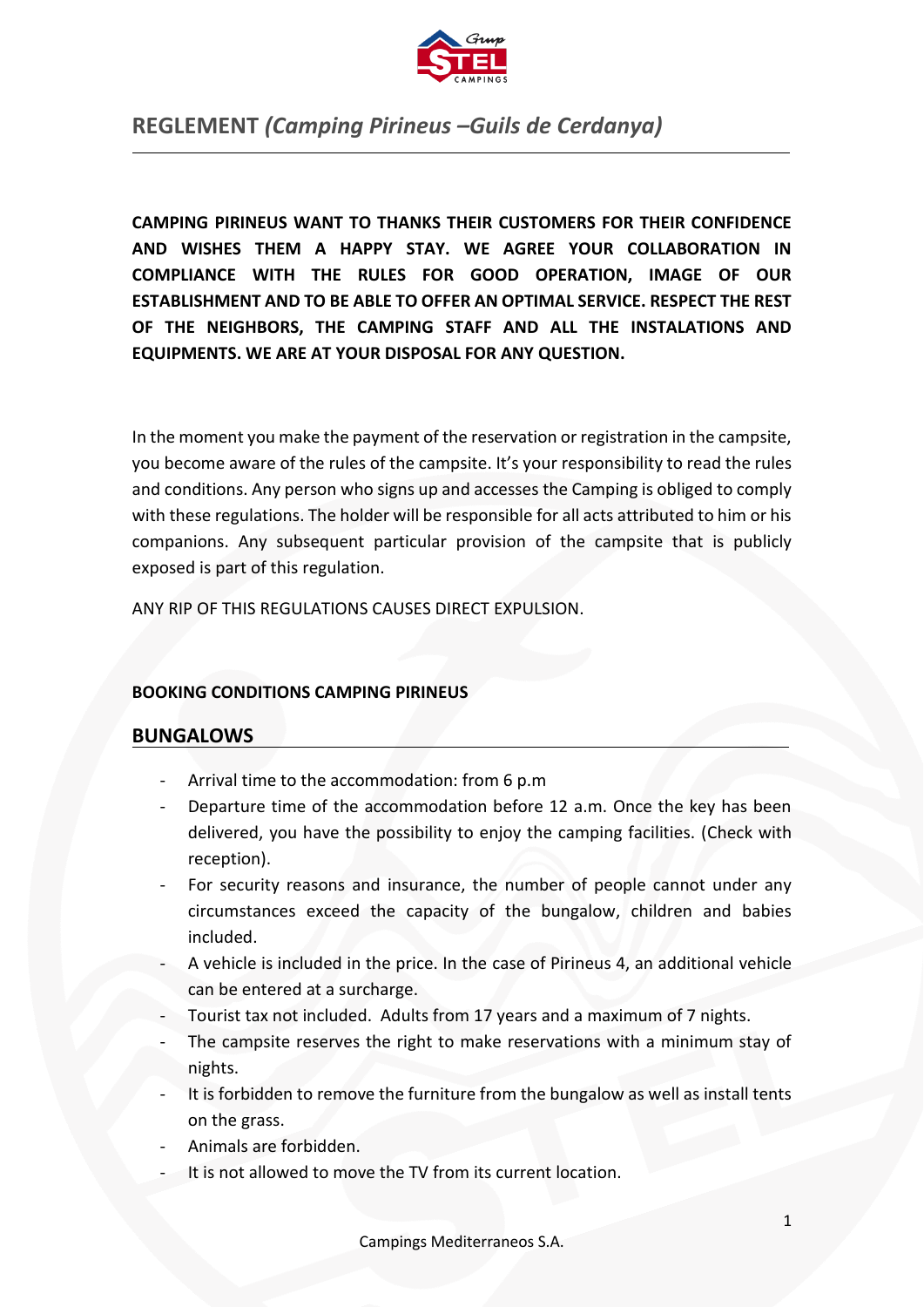

- The price includes a change of sheets every 7 days. The clean sheets will be delivered in the bungalow and the change must be made by the client. Extra sheets changes will be paid by the customer according to the current rate.
- The campsite reserves the right to request a deposit of 100 Euros for any damage caused to the facilities. The deposit will be paid upon arrival at the campsite, charged by credit card. The refund of this amount will be made on the same credit card between 2 and 7 days after the date of departure.
- Upon departure the accommodation must be in optimal condition without damage with trash and waste removed and clean dishes.
- The amount pending payment and tourist tax will be paid at the arrival at the campsite in cash or credit card (Visa, Maestro or Mastercard).
- The equipment of the bungalow utensils and furniture is according to the capacity.
- Baby chairs and barriers are free but must be ordered writing and e-mail to: guils@stel.es before arrival date.
- You cannot book a specific bungalow number and the campsite will never guarantee it, keep it in mind before booking.
- Towels not included (Possibility of rent).
- Any person accessing the facilities must register upon arrival at the reception.
- It is mandatory to wear the identification wristband on the wrist.

## PREVIOUS PAYMENT OF THE RESERVATION

Prices will remain regardless of the offered services.

Due to the uncertainty of the current situation, the opening day can change, also some services during the season can be affected.

- The reservation will be effective with the requested payment, the rest of the amount will be paid upon arrival at the campsite.
- The reservation is personal.
- The reservation is confirmed once the payment has been made but the campsite reserves the right to cancel / modify the reservation within 24 hours of the reservation being made.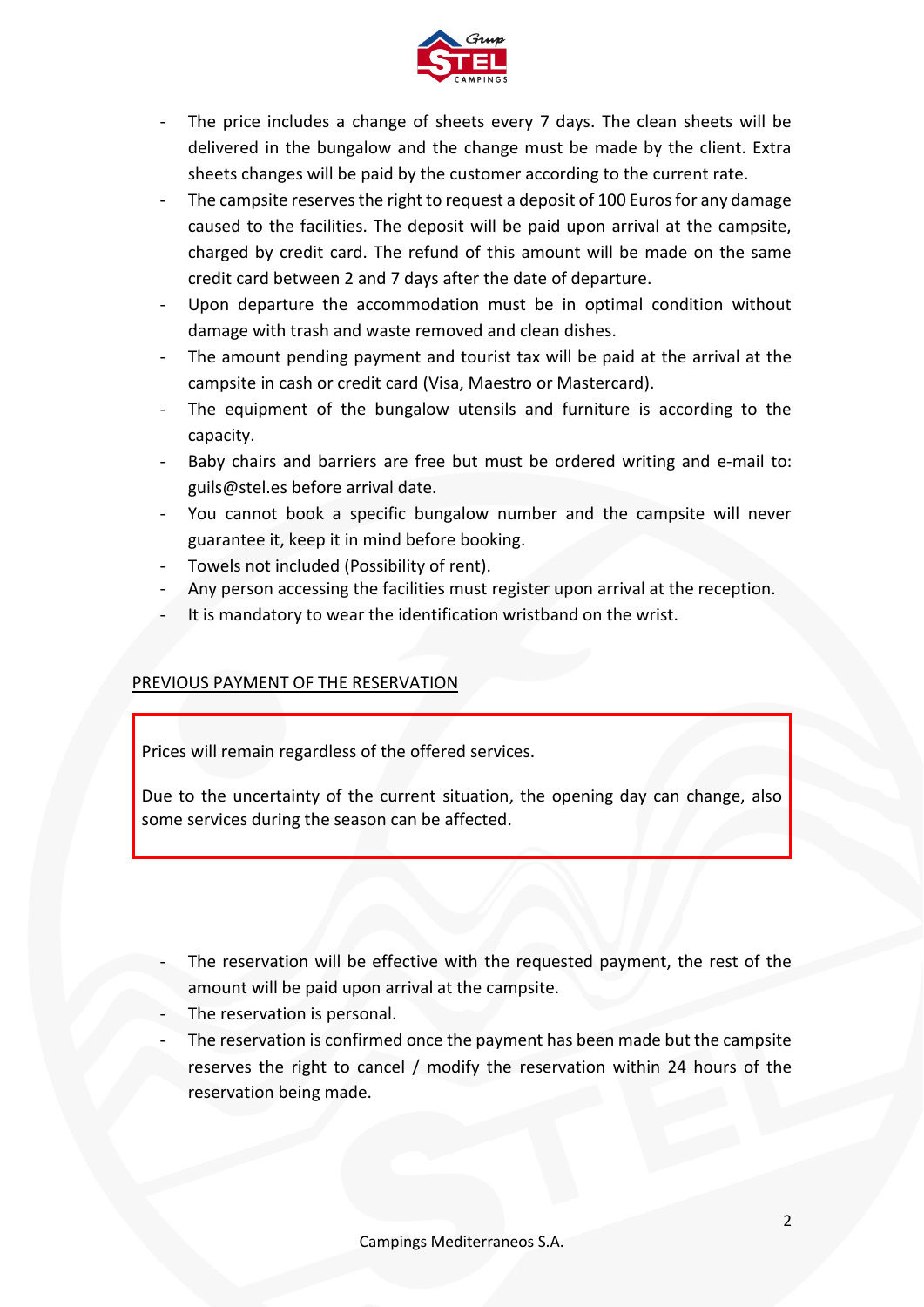

## MODIFICATIONS AND CANCELLATIONS

## Summer

- They will be communicated in writing: by email.
- Costs of interrupted or cut short holidays (for arriving late or leaving earlier) because of customer's reasons, cannot be refunded.
- For cancellation made more than 15 days before the arrival date, 100% of the deposit will be refunded.
- For cancellation made less than 15 days before the arrival date, the deposit will not be refunded.
- In case of not coming till 23pm on your arrival date, the reservation will be cancelled (if there is no delay's notification by the customer) and the deposit will not be refunded.
- The total amount of the reservation will be recovered without minimum anticipation of days in case of: illness / surgical intervention (justified). COVID19-related quarantine or lockdowns partial.

#### Winter

- They will be communicated in writing: by email.
- Costs of interrupted or cut short holidays (for arriving late or leaving earlier) because of customer's reasons, cannot be refunded.
- Cancellation more than 7 days before the arrival date will be returned 100% of pay and signal.
- Cancellation with less than 7 days and before 24 h on the date of arrival the amount can be saved of the reservation for another stay during the same season.
- Cancellation with less than 24 hours entails the loss of 100% of the payment and signal.
- In case of not coming till 23 pm on your arrival date, the reservation will be cancelled (if there is no delay's notification by the customer) and the deposit will not be refunded.
- The total amount of the reservation will be recovered without minimum anticipation of days in case of: illness / surgical intervention (justified), COVID19-related quarantine or lockdowns partial.

## **PLOTS**

- The entrance to the plot is from 12 p.m. of the arrival day.
- The departure of the plot must be made before 12 p.m. of the departure day.
- The tourist tax not included in the price of the reservation will be billed during your stay (adults from 17 years maximum of 7 nights).
- Maximum 6 people are allowed per plot, children and babies included.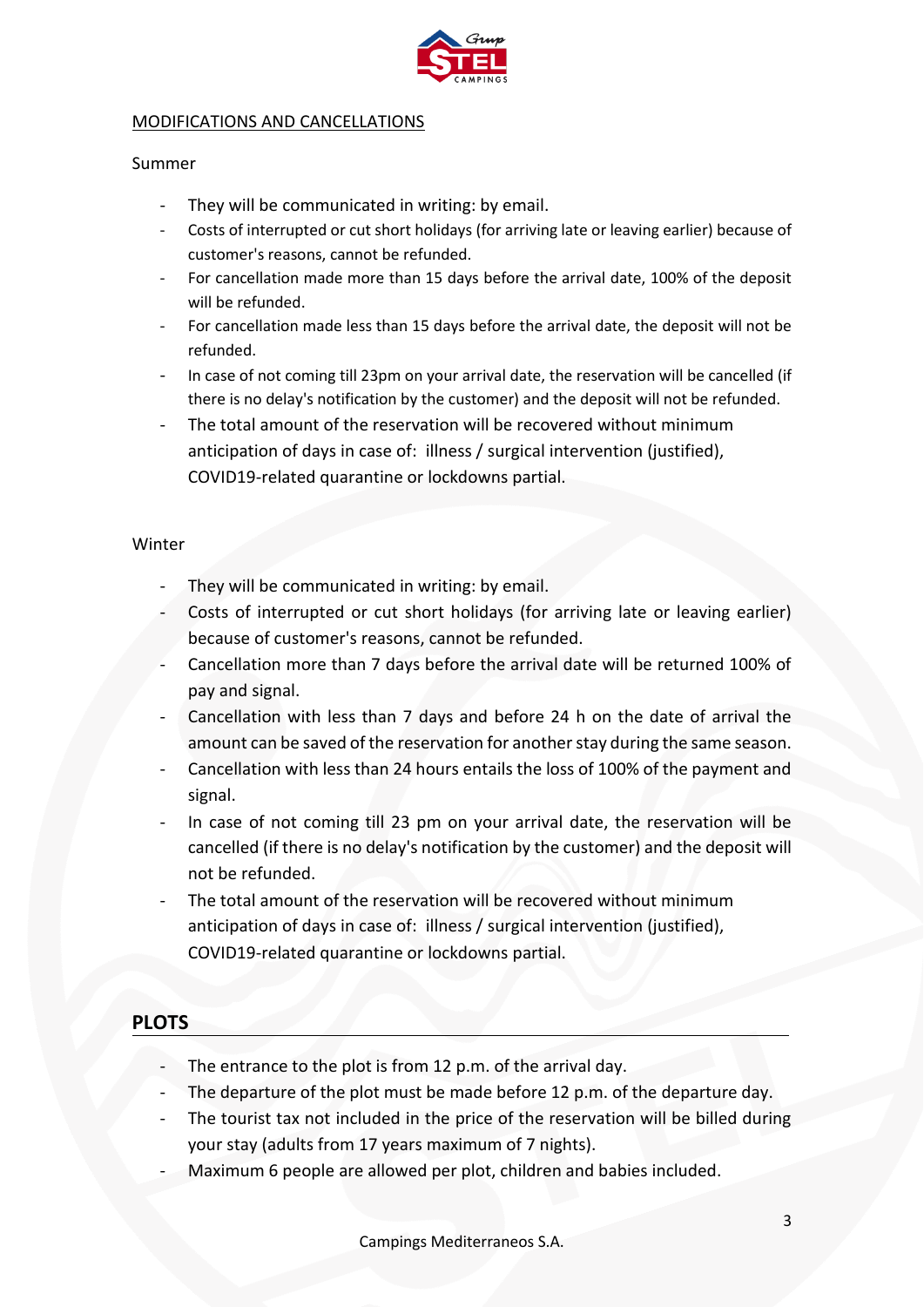

- It is forbidden to change the plot without prior notice to reception.
- It is forbidden to install the back to the street, install awnings, hurdle or wind fences and race.
- To maintain order and aesthetics it is not allowed to hang clothes on ropes. Make use of clotheslines. As well as TV antennas, electric cables awnings etc ...
- Camping equipment that is left unoccupied without the permission from reception permit will be considered abandoned by the owner and removed by the camping staff, who may freely dispose it and will be exempt from any responsibility for loss or deterioration of tent or caravan.
- The reservation is personal and untransferable.
- The reservation is considered confirmed once the corresponding payment has been made but the campsite reserves the right to cancel / modify the reservation within 24 hours of the reservation being made.
- Pets are not allowed.
- Any person accessing to the facilities must register at the arrival at the reception.
- It is mandatory to wear the identification wristband on the wrist.
- European electrical connection of 7,5 amps (1,350 W.).
- The electrical connection must be approved and intended for grounding.
- A maximum of 4 visitors are allowed per day.
- The payment of the stay must be made at least 24 hours before departure. For stays of 1 or 2 nights the payment will be made at the arrival.
- It is necessary to avoid the external use of elements that are detrimental to the careful aesthetics of the campsite.

## PREVIOUS PAYMENT OF THE RESERVATION

Prices will remain regardless of the offered services.

Due to the uncertainty of the current situation, the opening day can change, also some services during the season can be affected.

- The reservation will be effective with the requested payment, the rest of the amount will be paid upon arrival at the campsite.
- The reservation is considered confirmed when the corresponding payment has been made; However, the campsite reserves the right to cancel and/or modify a reservation within 24 hours of booking.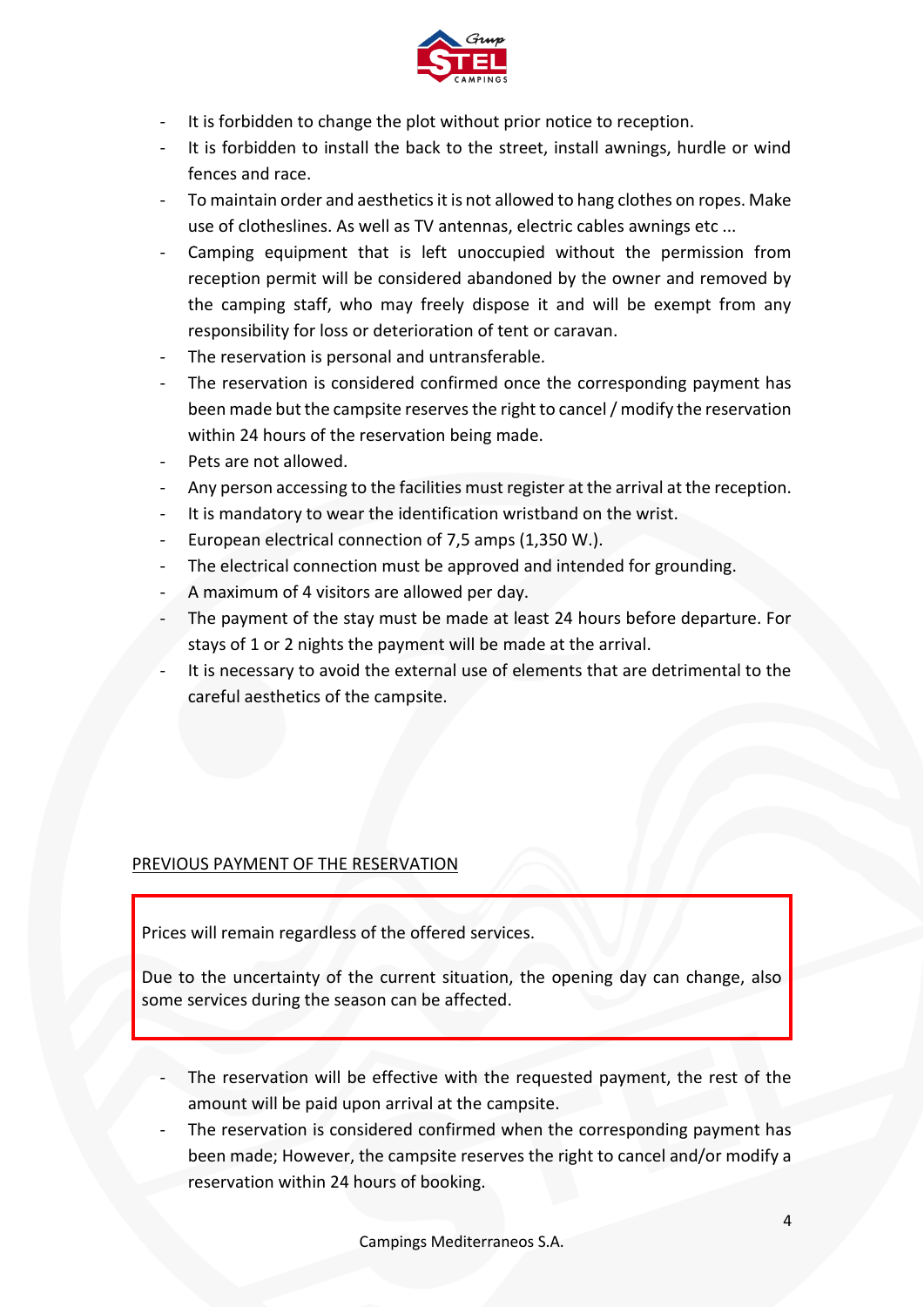

### MODIFICATIONS AND CANCELLATIONS

- Can only be made via email.
- Costs of interrupted or cut short holidays (for arriving late or leaving earlier) because of customer's reasons, cannot be refunded.
- Cancellation more than 7 days before the date of entry, 100% of the pay and signal.
- Cancellation with less than 7 days and before 24 hours from the date of entry the amount can be saved of the reservation for another stay during the same season.
- Cancellation with less than 24 hours entails the loss of 100% of the payment and deposit.
- In case of NO SHOW before 23:00, the reservation will be canceled, if there is no notice of delay by the client and 100% of the deposit will be lost.
- In case of NO SHOW before 23:00, the reservation will be canceled, if there is no notice of delay by the client and 100% of the deposit will be lost.
- The total amount of the stay will be recovered without minimum advance days in case of: illness/surgical intervention (justified), quarantine related to COVID19 or partial confinements.

#### **BARBECUE**

- The campsite does not have a common barbecue area.
- Exclusive use with charcoal and will light up with pills or similar (gel).
- Its use is only allowed in paved areas, never on the lawn or on the terraces of the bungalows.
- For safety reasons it is forbidden to do barbecues on windy days with a sustained speed of more than 20 km / h the activity cannot be started or it will have to be stopped (see informative screens) -DECRET 64/1995, March 7, by which establish forest fire prevention measures.

#### **THEFT AND INSURANCE**

- The management is not responsible for objects or money that campers may lose or can be subtract inside the camping. Any responsibility arising from theft, accident or damage caused by storms, hail, etc. is declined ...
- We offer customers a safe rental service.
- We recommend that customers have civil liability insurance for damages that may be caused by third parties.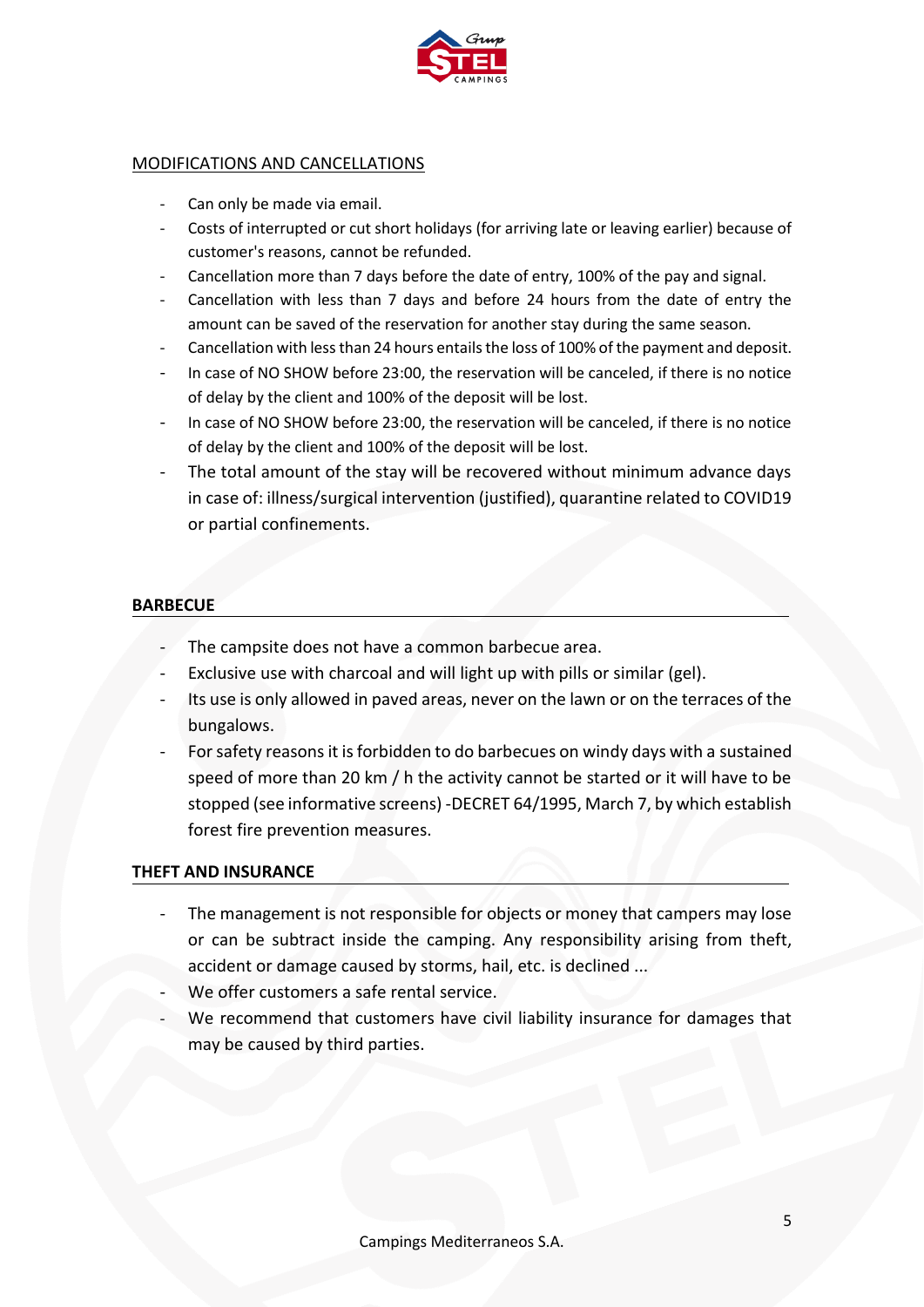

#### **VISITS**

- It is an essential condition that the visitor has a family member or friend staying at the establishment on the day of his visit.
- To access the campside the visitor must be accompanied by the person they come to visit.
- Visits must be registered at the reception from 8:30h a.m. to 8:30h p.m., sharing an identification document and paying the corresponding amount. Visits of less than 2 hours are free, but must be paid at the entrance and the amount will be returned once it has been confirmed at the reception that the time of the visit does not exceed 2 hours.
- Visiting hours from 9:00 a.m. to 11:00 p.m.
- Visitors' cars will not be able to access the enclosure, leaving parking at their disposal subject to availability and payment of the corresponding fee.
- A maximum of 4 people are allowed per day of visit both on the plot and in the bungalow.
- Unauthorized visits will be expelled from the campsite. The camping address reserves the right to expel campers who relapse in unauthorized visits. Try to minimize visits. Remember that an increase in the number of people making use of the facilities translates into a decrease in the quality of the services offered.

## **SWIMMING POOL**

- It is mandatory to comply with the orders of first responders and camping staff.
- No head throwing is allowed.
- Topless is not authorized throughout the premises.
- Smoking or eating is not allowed.
- Children under 10 must be accompanied by an adult that guarantees any eventual responsibility.
- The use of mats, balls, water guns is prohibited
- Failure to comply with these rules will result in the expulsion from the premises.

#### **DOGS**

Entrance to dogs or any other animal that may cause danger or discomfort to other campers is prohibited.

#### **POSTERS**

It is strictly forbidden to post posters on furniture, trees or any other place.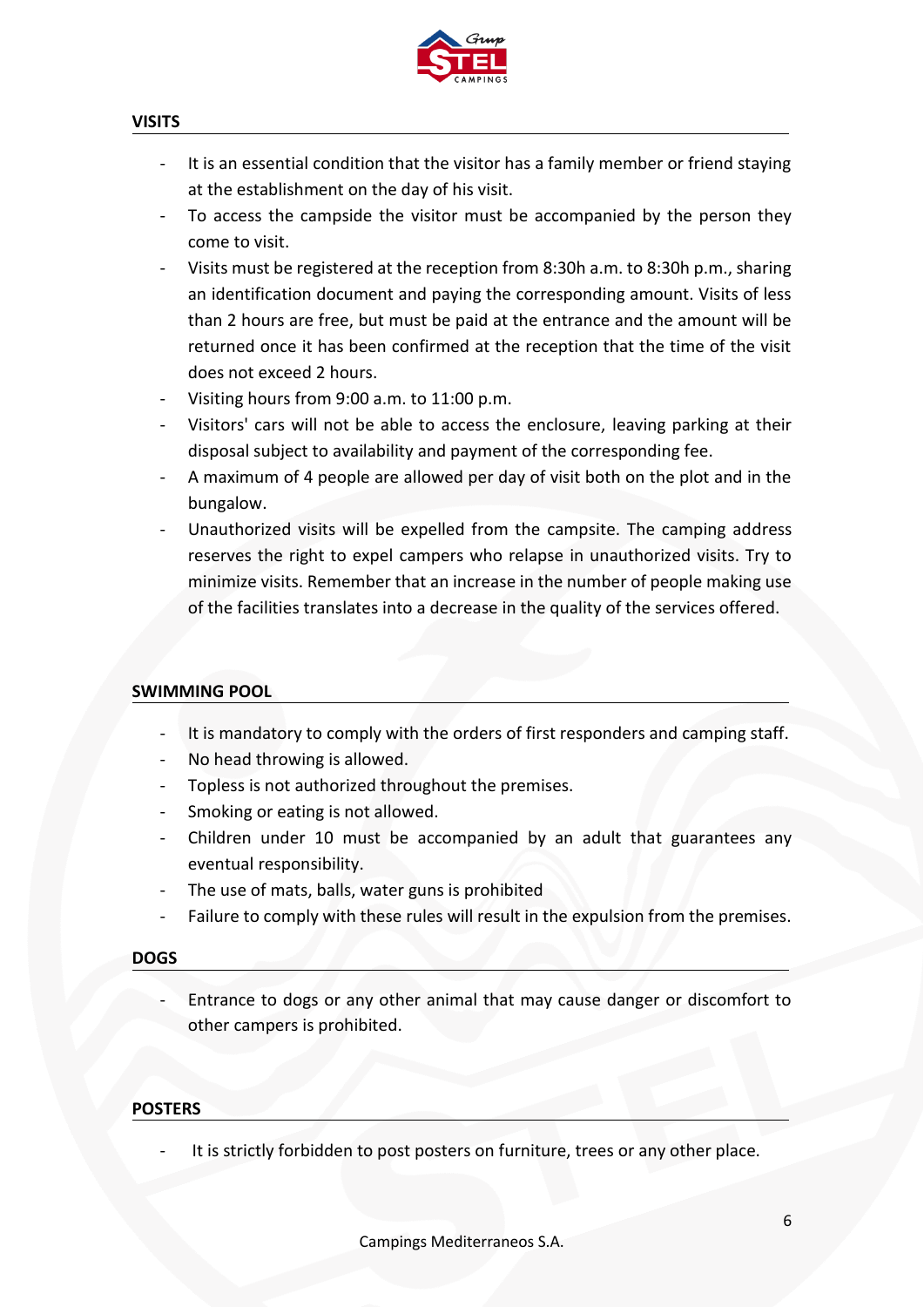

### **BALL GAMES**

The campsite has different sports facilities. To ensure the tranquillity of your neighbours make use of them for games with balls.

#### **VEHICLES**

- It is mandatory to park the car on the assigned plot or in the parking lots enabled for this purpose. It is forbidden to park on the streets or in empty plots crossings so as not to harm other campers.
- The maximum speed allowed is 10 km / hour.
- It is forbidden to drive through the campsite from 24:00 to 8:00.
- It is forbidden to manipulate any motor vehicle on the premises out of respect for the other camper

#### **WATER SOURCE**

The fountains of the street are exclusively for the collection of water, they cannot be used to wash clothes or to wash dishes. They have sinks in the sanitary areas of each zone.

#### **STRINGS**

Avoid tying ropes to trees, to hang clothes, hammocks or other antennas ...

#### **BIKES**

- For safety reasons the circulation of bicycles is prohibited at dusk and during the night. Reckless driving and competitions are prohibited, and can be removed by camping staff in case of non-compliance.
- We ask the parents' collaboration regarding these regulations to avoid unwanted accidents.
- We advise the use of locks since the campsite is not responsible in case of theft.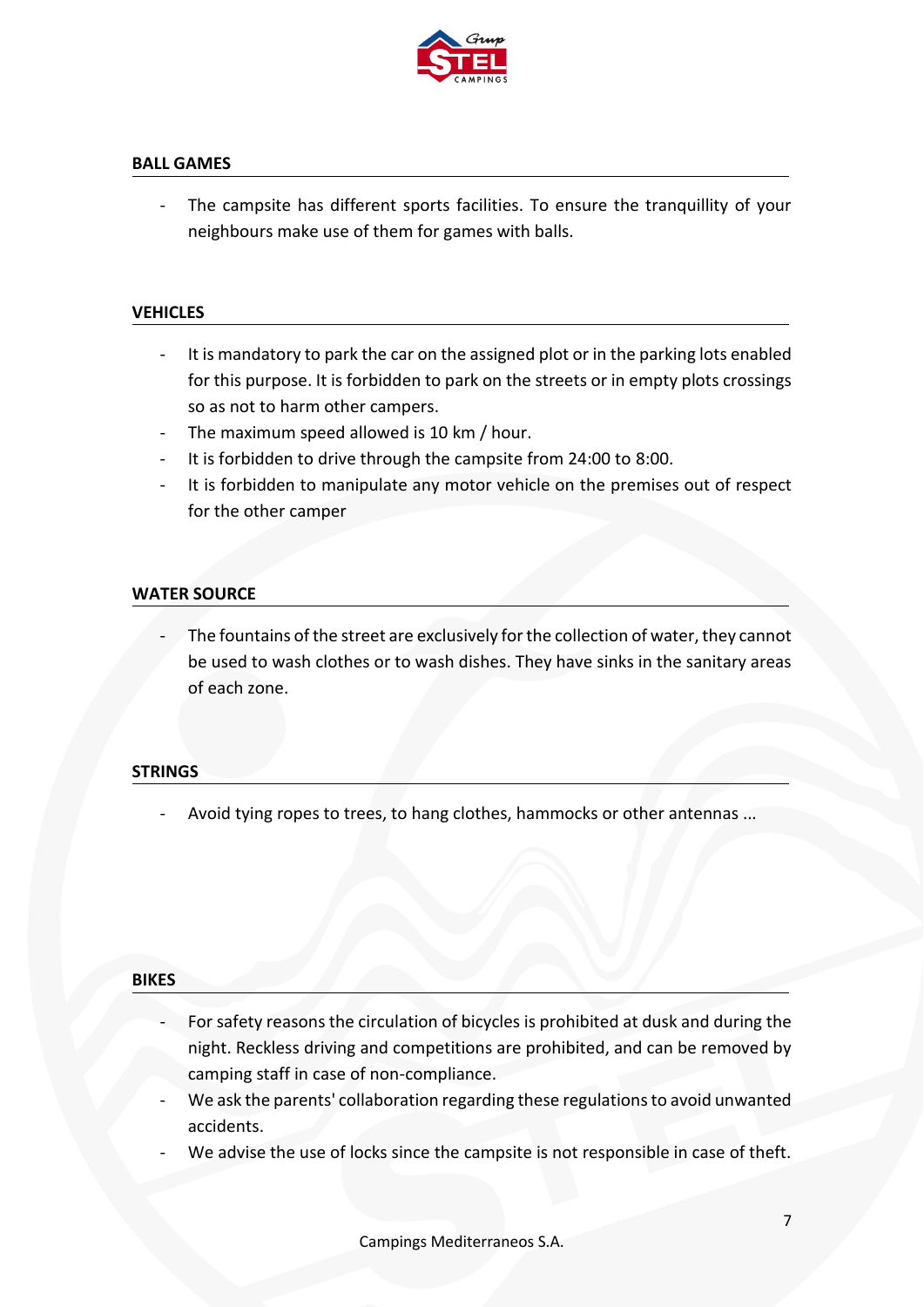

#### **WI-FI SERVICE**

Wi-fi available throughout the campsite. We offer 2 free connections per accommodation. You can request more connections with extra charge.

#### **GARDENS**

It is not allowed to plant any type of plant in the plots or planters. Please respect the vegetation of the campsite.

#### - **SILENCE**

- From 24:00 to 7:00 keep absolute silence. Outside these hours, please respect the other campers, moderate the volume of radios, TV and other electronic devices.

#### **CHILDREN**

- Entrance to persons under 18 years of age who are not accompanied by an adult who will be responsible for their conduct as well as the damages or accidents that may cause will not be admitted.
- Children under 5 cannot access the sanitary block alone. They must always be accompanied.

#### **RESPONSABILITY**

- Appliances that are plugged in the absence of the customer as well as their content will not be the responsibility of the campsite.
- Lost items will be stored 15 days, after that time, they can no longer be claimed.
- Camping PIRINEUS is not responsible for possible incidents that may occur due to customer malpractice, such as using facilities or elements for uses other than those that are conceived or circulating through non-enabled roads, etc ...
- Camping PIRINEUS strives to write the contents and information published on its website as strictly as possible. But it could be the case that for reasons beyond their control some typographical error or some information was not updated. For this reason, the management states that the information is merely informative and indicative.